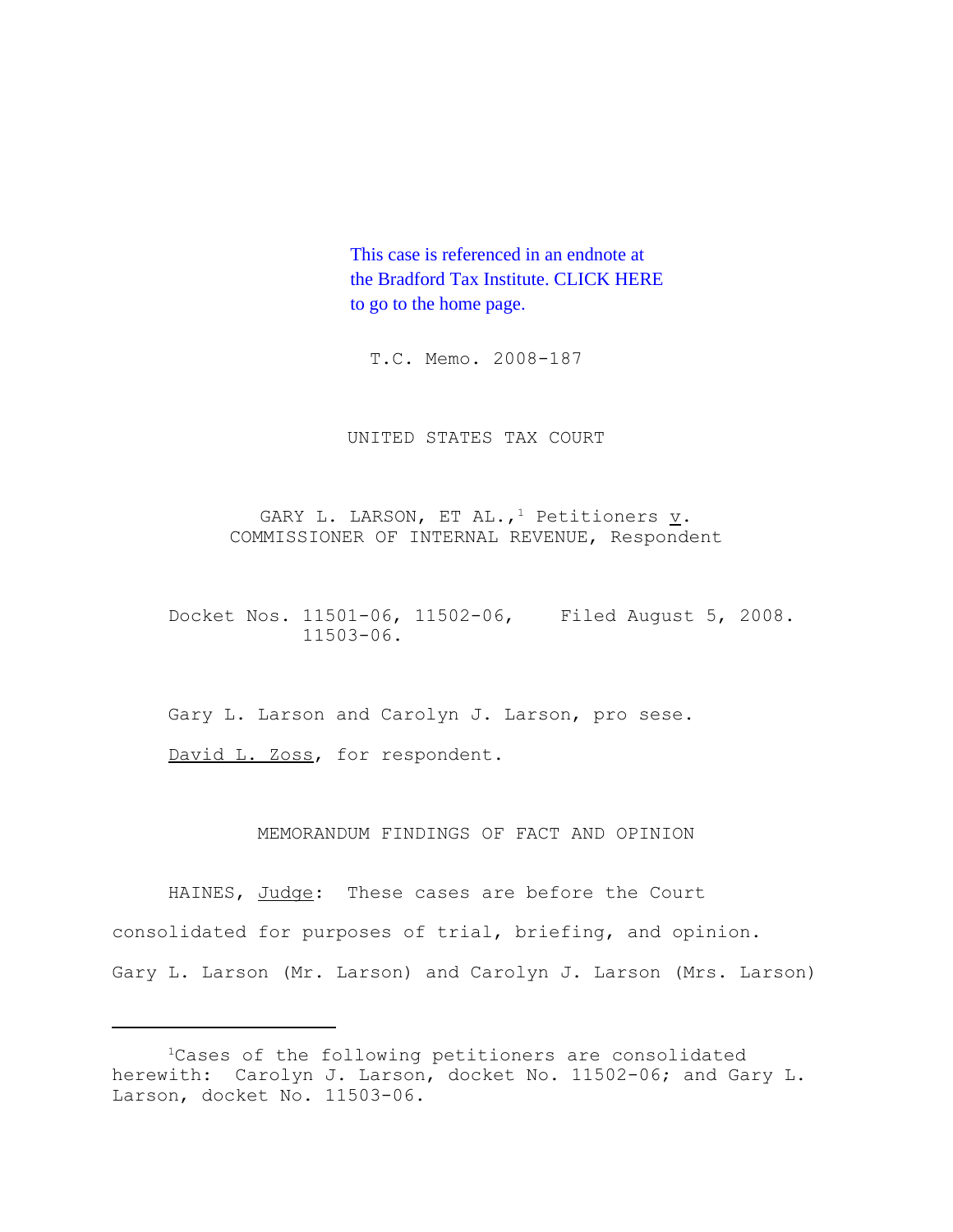separately petitioned the Court for redetermination of respondent's determinations of the following deficiencies in Federal income tax and accuracy-related penalties:

Gary L. Larson, docket No. 11501-06

| <u>Year</u> | Deficiency | Accuracy-related penalty<br>Sec. 6662(a) |
|-------------|------------|------------------------------------------|
| 2000        | \$13,102   | \$2,620                                  |

Carolyn J. Larson, docket No. 11502-06

| Year | Deficiency | Accuracy-related penalty<br>Sec. $6662(a)$ |
|------|------------|--------------------------------------------|
| 2002 | \$5,005    | \$1,001                                    |
| 2003 | 9,704      | 1,941                                      |
| 2004 | 4,028      | 806                                        |

Gary L. Larson, docket No. 11503-06

| Year | Deficiency | Accuracy-related penalty<br>Sec. $6662(a)$ |
|------|------------|--------------------------------------------|
| 2002 | \$22,810   | \$4,562                                    |
| 2003 | 29,618     | 5,924                                      |
| 2004 | 33,616     | 6,723                                      |

The issues for decision after concessions are: (1) Whether Mr. Larson is entitled to deductions claimed on Schedule C, Profit or Loss from Business, for car and truck expenses computed using the optional standard mileage rate method for passenger vehicles greater than those respondent allowed; (2) whether Mr. Larson is entitled to Schedule C deductions for vehicle insurance expenses, repairs and maintenance expenses, and vehicle leasing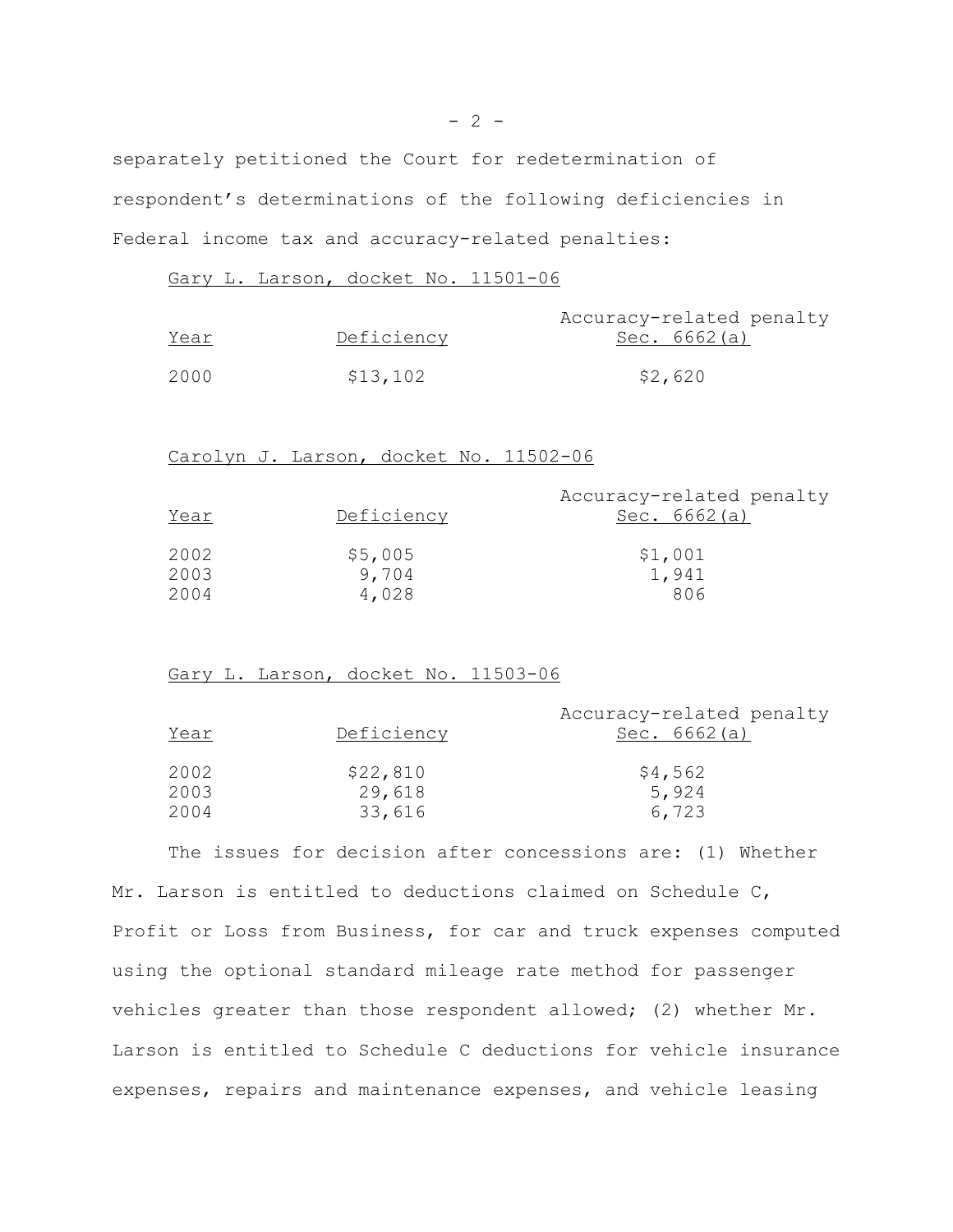expenses relating to passenger and other business vehicles computed using the actual expense method; (3) whether Mrs. Larson is entitled to expense deductions claimed on Schedule E, Supplemental Income and Loss, greater than those respondent allowed; and (4) whether petitioners are liable for accuracyrelated penalties under section  $6662.^2$  For all purposes hereafter, the years at issue shall refer to 2000, 2002, 2003, and 2004.

#### FINDINGS OF FACT

Some of the facts have been stipulated and are so found. The stipulation of facts and the supplemental stipulation of facts, together with attached exhibits, are incorporated herein by this reference. At the time petitioners filed their petitions, they resided in Minnesota.

Petitioners are husband and wife. During the years at issue Mr. Larson was a manufacturer's representative for several major vendors. In that capacity he traveled throughout Wisconsin, Minnesota, North Dakota, South Dakota, and Iowa. Mr. Larson conducted business under the name of E.L. Power, a sole proprietorship. Mrs. Larson provided services to E.L. Power as

 $- 3 -$ 

<sup>2</sup>Unless otherwise indicated, all section references are to the Internal Revenue Code, as amended, and all Rule references are to the Tax Court Rules of Practice and Procedure. Amounts are rounded to the nearest dollar.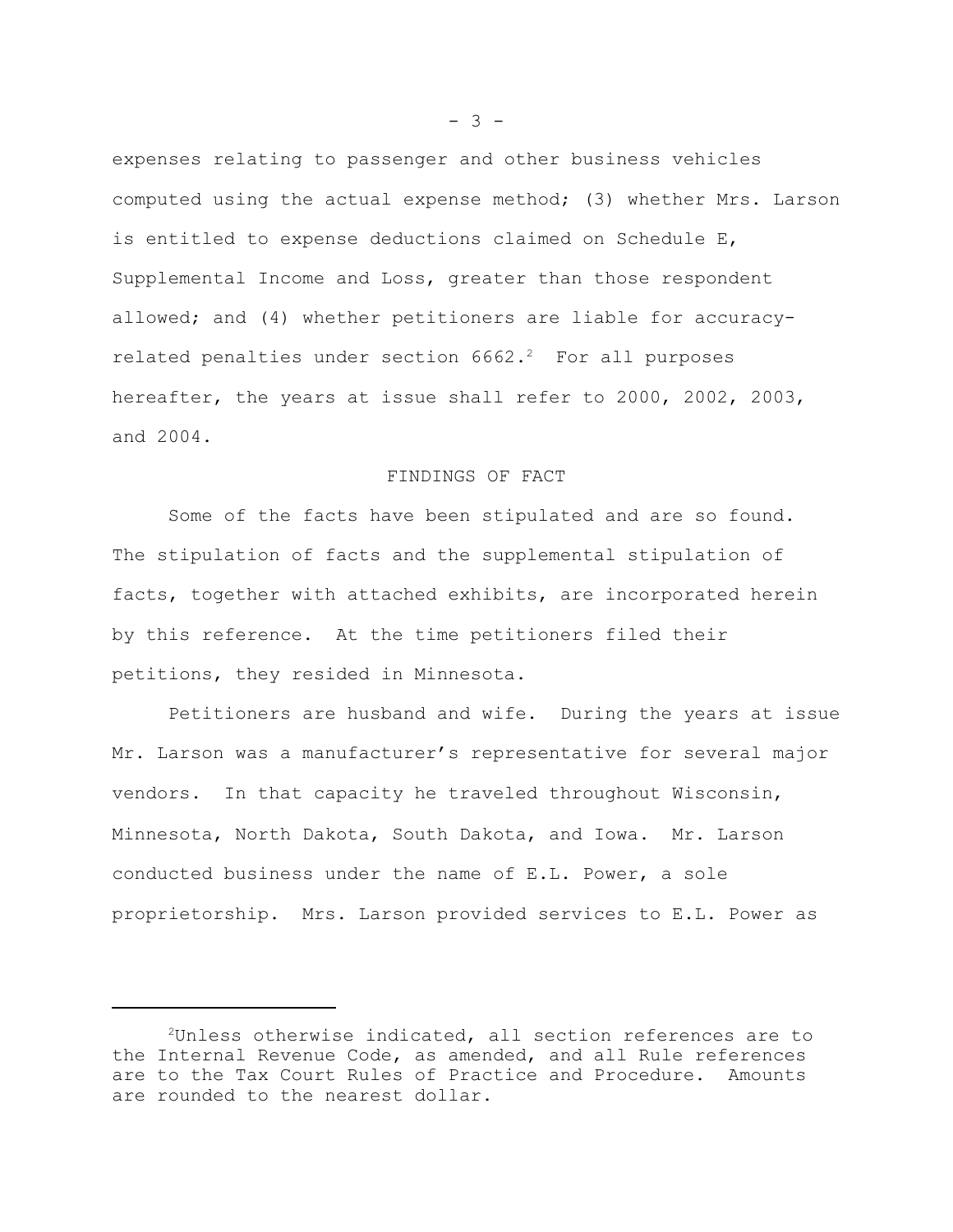an independent contractor for which Mr. Larson paid her commissions.

Petitioners filed separate Federal income tax returns for the years at issue. Mr. Larson prepared the returns for both himself and Mrs. Larson. Mr. Larson did not have the returns reviewed by a certified public accountant before he filed them.

On March 27, 2006, respondent sent Mr. Larson a notice of deficiency for 2002, 2003, and 2004. On March 28, 2006, respondent sent Mrs. Larson a notice of deficiency for 2002, 2003, and 2004. On May 5, 2006, respondent issued Mr. Larson a notice of deficiency for 2000. Respondent disallowed numerous business and personal deductions of petitioners because of lack of substantiation, including all of Mr. Larson's car and truck expenses save for \$928 for 2000, \$687 for 2002, \$763 for 2003, and \$1,145 for 2004.

On April 6, 2006, petitioners filed separate amended returns for 2002, 2003, and 2004.

Petitioners filed timely petitions with this Court, and a trial was held on September 27, 2007, in St. Paul, Minnesota. Petitioners conceded that they claimed a variety of deductions and expenses to which they were not entitled,<sup>3</sup> that Mr. Larson

<sup>3</sup>Mr. Larson conceded he claimed Schedule C deductions for various items to which he was not entitled for each of the years at issue. Mr. Larson also conceded he incorrectly claimed real estate taxes on Schedule A, Itemized Deductions, and on Forms (continued...)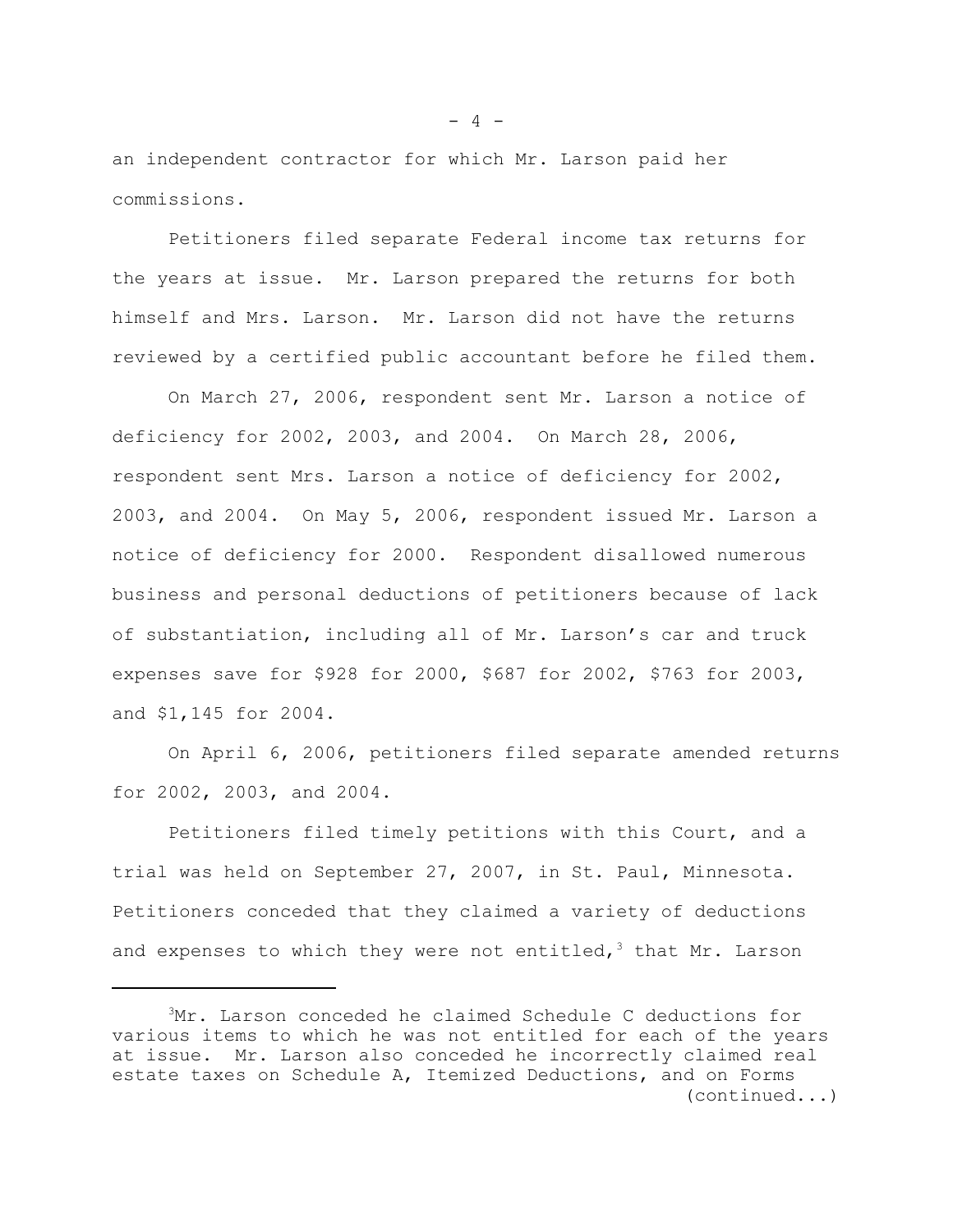incorrectly reported the gross receipts of E.L. Power in 2000 and 2003, and that Mrs. Larson incorrectly reported her income from interest, gross receipts, capital gains, and rents.

# I. Optional Standard Mileage Rate Expenses

During 2000, 2002, and January through November 2003 Mr. Larson drove a 1991 Land Rover for business travel. In December 2003 through 2004 Mr. Larson drove a Mercedes 300TE for business travel. During 2000, 2002, 2003, and 2004 Mr. Larson used a 1989 Cross Country Motorhome Recreational Vehicle (RV) for both business travel and personal travel. When Mr. Larson drove the RV for business travel, he towed a passenger vehicle, either the Land Rover or a Karmann Ghia he owned, for local use.

Mr. Larson testified that he kept small hand-held mileage logs in his passenger vehicles in which he recorded his business trips and mileage each day, but he did not produce them at the time of trial. He further testified that at the end of the week he transferred the information in his hand-held mileage log to weekly "rough charts", but he likewise did not produce them at the time of trial. Mr. Larson further testified that he then

 $-5 -$ 

 $3$ (...continued)

<sup>8829,</sup> Expenses for Business Use of Your Home, for 2002, 2003, and 2004 and incorrectly claimed Schedule A deductions for medical expenses exclusive of health insurance premiums for 2002, 2003, and 2004. Mrs. Larson conceded she incorrectly claimed Schedule C and Schedule E deductions for each of the years at issue, and claimed incorrect amounts of health expenses exclusive of health insurance premiums for each of the years at issue.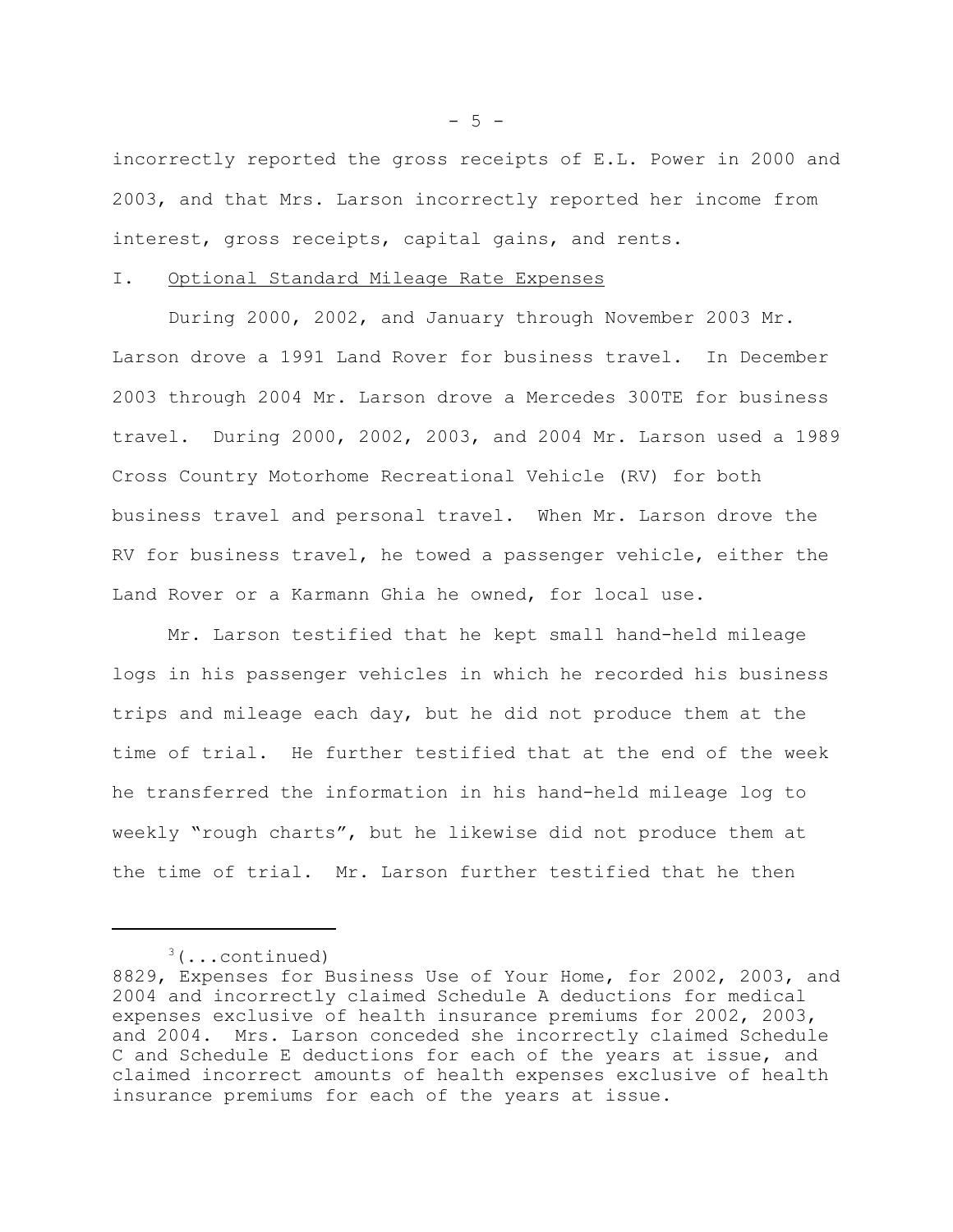prepared monthly mileage logs from his weekly rough charts. The monthly mileage logs were produced at the time of trial and contain the date, destination, business purpose, mileage, and odometer readings of every business trip Mr. Larson made within a given month. Petitioners never kept any type of mileage log relating to their use of the RV.

Mr. Larson's reported business miles for the years at issue vary depending on the respective source:

| Source                                               | 2000   | 2002   | 2003   | 2004   |
|------------------------------------------------------|--------|--------|--------|--------|
| Monthly logs<br>Miles disclosed<br>on original       | 40,367 | 40,480 | 28,820 | 36,578 |
| returns <sup>1</sup><br>Miles used for<br>deductions | 35,000 | 32,000 | 31,500 | 32,000 |
| claimed <sup>2</sup>                                 | 36,653 | 32,274 | 32,334 | 32,400 |

<sup>1</sup>These business miles were reported on Mr. Larson's four returns at line 44 of Schedule C.

²These business miles are extrapolated from the amounts of the business deductions Mr. Larson claimed for the years at issue using the optional standard mileage rate. For example, in 2000 Mr. Larson claimed a business deduction of \$11,912 for passenger vehicle expenses using the optional standard mileage rate. At a rate of \$.325 per mile, Mr. Larson would have to have driven 36,653 miles to deduct this amount.

#### II. Actual Expenses

#### A. Leasing Expenses

Mrs. Larson held title to certain vehicles that she would lease to Mr. Larson for use in the E.L. Power business. These included the Land Rover, the RV, and the Mercedes. Vehicle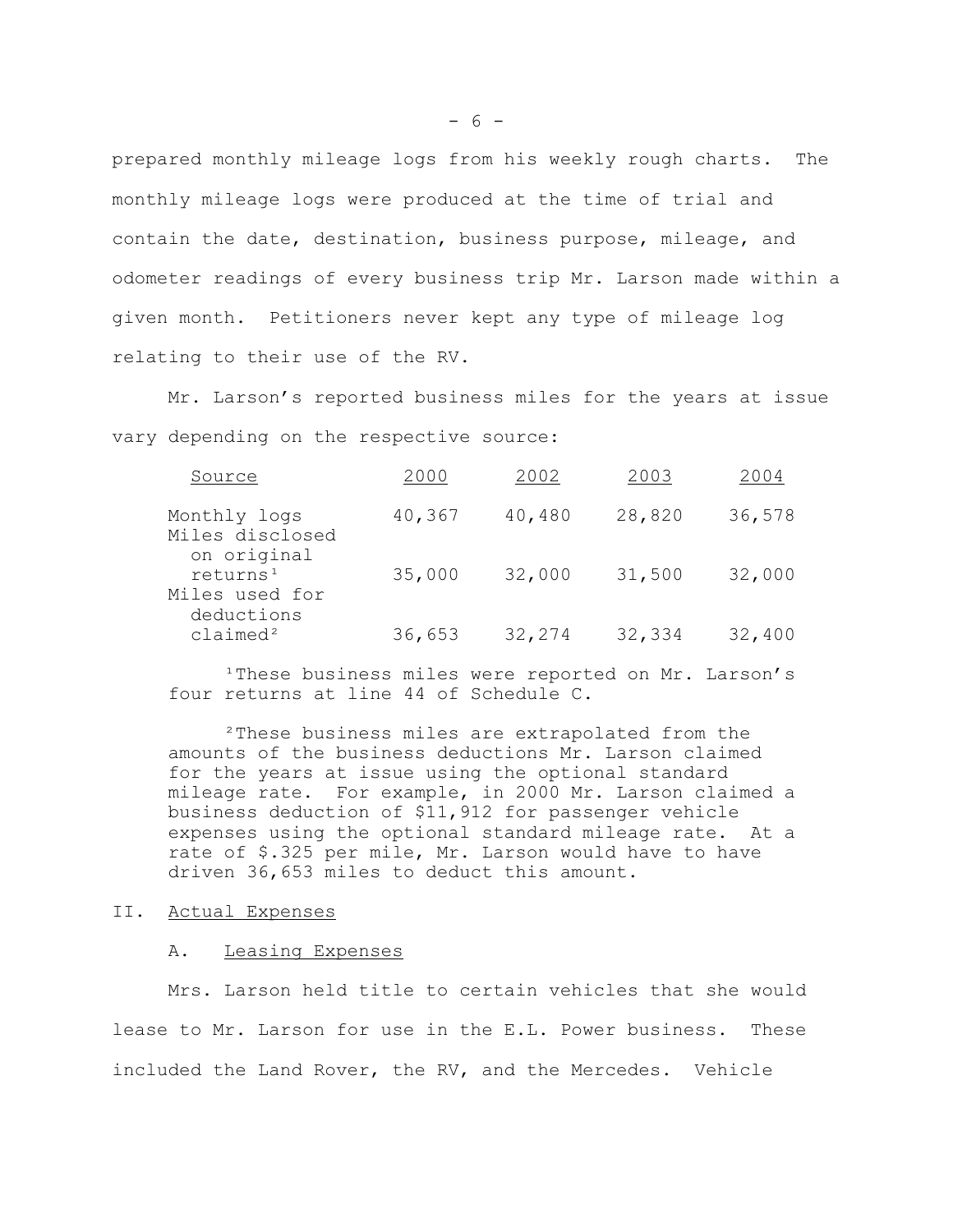leases between Mrs. Larson and Mr. Larson reflected the following:

| Date       | Vehicle    | End Date   | Terms                    |
|------------|------------|------------|--------------------------|
| 11/6/1998  | Land Rover | 12/6/2003  | $$400 \times 60$ months  |
| 5/2/2000   | RV -       | 11/30/2000 | $$1,500 \times 6$ months |
| 5/01/2002  | RV.        | 11/1/2002  | $$1,500 \times 6$ months |
| 5/01/2003  | RV.        | 11/1/2003  | $$1,500 \times 6$ months |
| 12/01/2003 | Mercedes   | 12/26/2006 | $$450 \times 36$ months  |

The vehicle leases provided that Mr. Larson was responsible for providing casualty insurance coverage for the leased vehicles and that Mrs. Larson was responsible for maintenance and repair costs for the leased vehicles.

During 2002 Mr. Larson paid Mrs. Larson at least \$4,800 on the Land Rover lease and at least \$9,000 on the RV lease. During 2003 Mr. Larson paid Mrs. Larson at least \$4,400 on the Land Rover lease, at least \$450 on the Mercedes lease, and at least \$9,000 on the RV lease. During 2004 Mr. Larson paid Mrs. Larson at least \$5,400 on the Mercedes lease and at least \$9,000 on the RV lease. The record does not indicate that Mr. Larson issued Forms 1099-MISC, Miscellaneous Income, to Mrs. Larson or filed Forms 1096, Annual Summary and Transmittal of U.S. Information Returns, with respondent regarding the commissions and vehicle lease payments he paid to Mrs. Larson during 2002, 2003, or 2004.

On his returns Mr. Larson claimed deductions for vehicle lease expenses on Schedule C in the following amounts: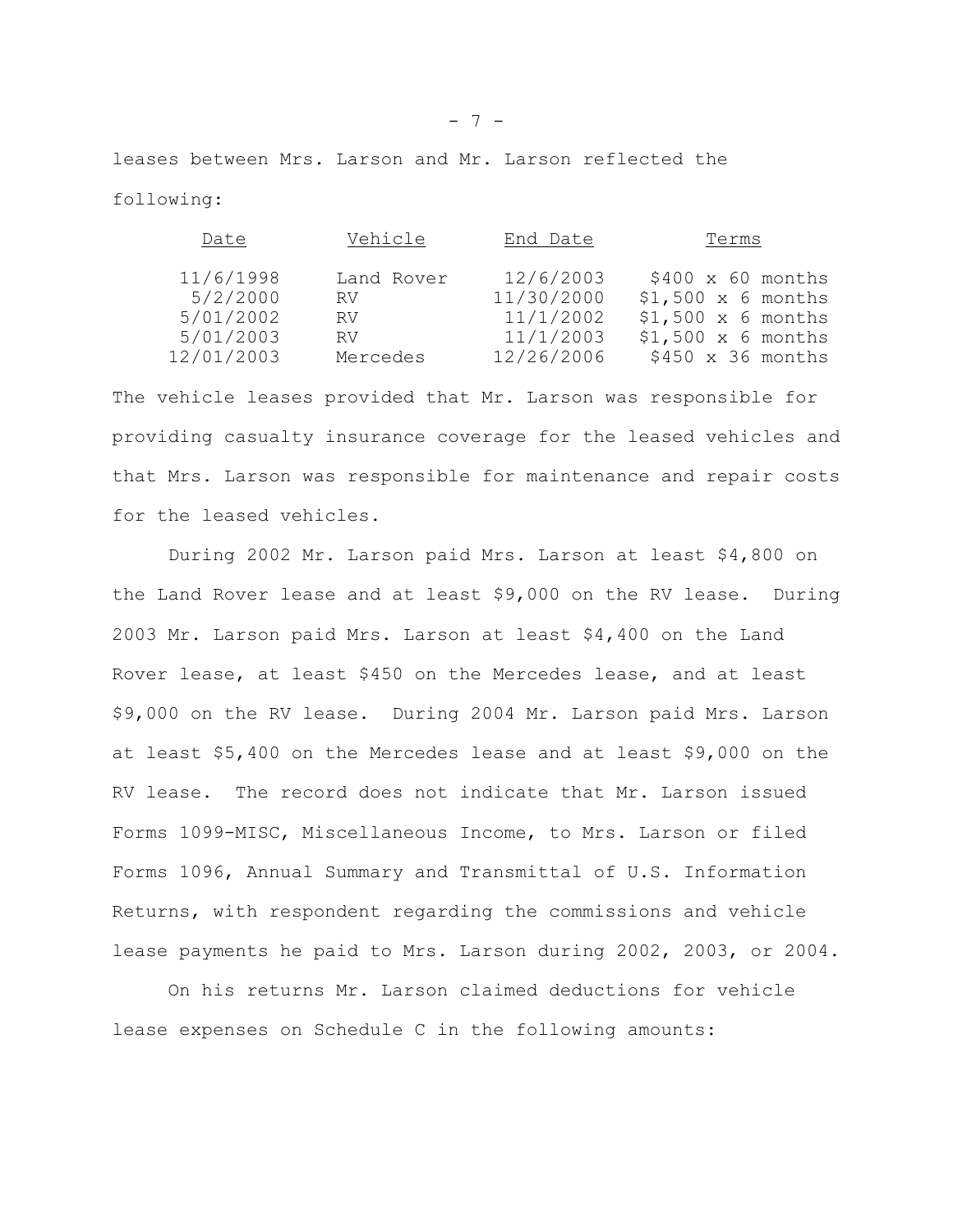| Year | Deduction |
|------|-----------|
| 2002 | \$500     |
| 2003 | 18,900    |
| 2004 | 14,400    |

- 8 -

On his amended returns Mr. Larson claimed deductions for vehicle lease expenses on Schedule C in the following amounts:

| Year | Deduction |
|------|-----------|
|      |           |
| 2002 | \$14,600  |
| 2003 | 14,400    |
| 2004 | 14,400    |

### B. Vehicle Insurance Expenses

During 2002, 2003, and 2004 Mr. Larson incurred and paid vehicle insurance expenses of \$1,930, \$1,670, and \$1,490, respectively, for the vehicles he used for business travel. The record does not indicate the specific vehicles for which Mr. Larson incurred and paid vehicle insurance expenses or the separate cost of the vehicle insurance for each insured vehicle.

On his returns Mr. Larson claimed deductions for vehicle insurance expenses on Schedule C in the following amounts:

| Year         | Deduction        |
|--------------|------------------|
| 2002<br>2003 | \$1,930<br>1,670 |
| 2004         | 1,490            |

### C. Vehicle Repair and Maintenance Expenses

On his 2000 return Mr. Larson claimed a deduction of \$1,031 for repair and maintenance expenses on Schedule C. The record does not indicate the specific vehicles for which Mr. Larson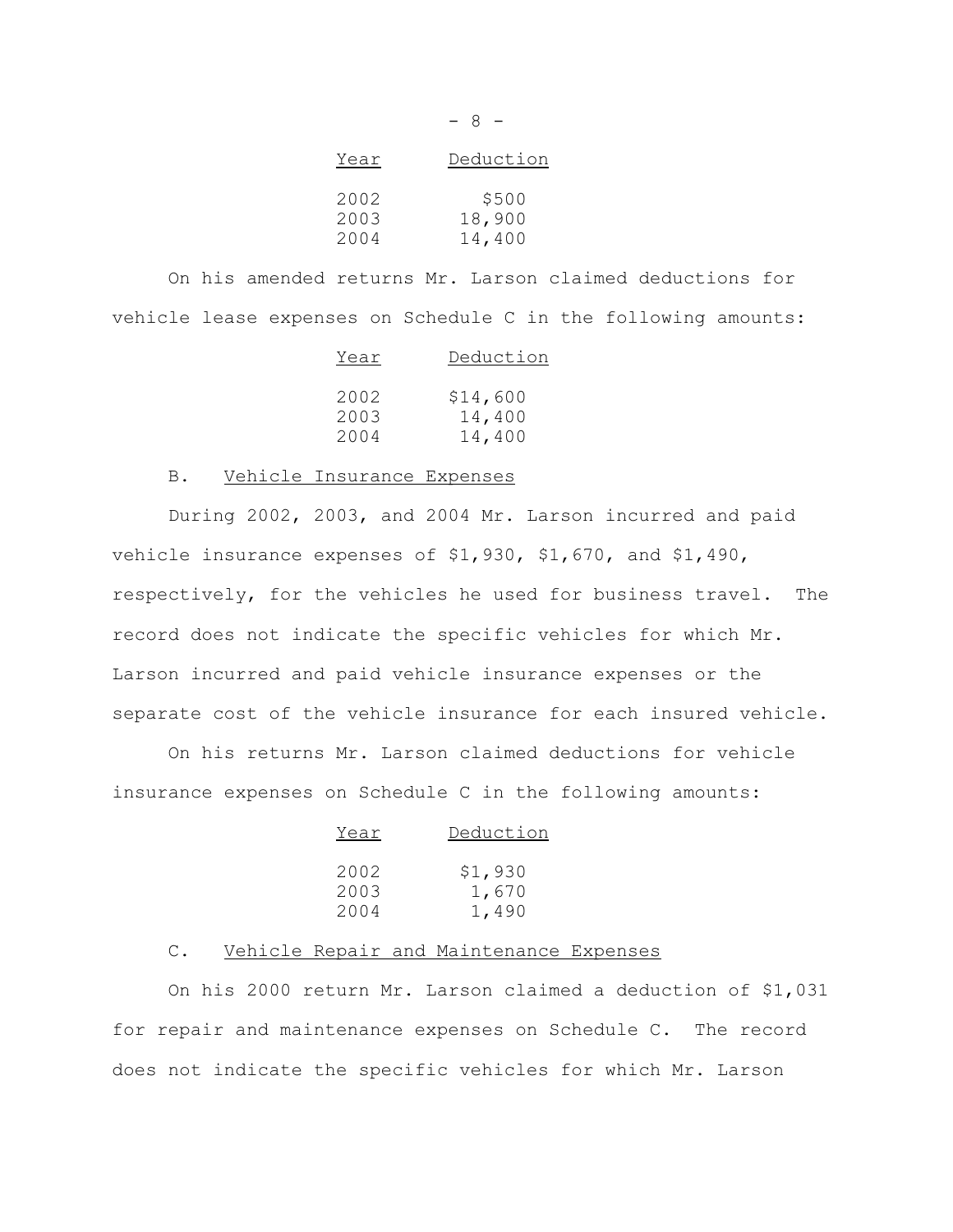incurred and paid repair and maintenance expenses, or the actual cost of such repairs.

### III. Mrs. Larson's Schedule E Expenses

On her amended returns Mrs. Larson claimed various Schedule E expenses. After concessions, Mrs. Larson continues to claim Schedule E expenses in the following amounts:

### 2002

| Item                                                        | Motorhome             | Land Rover   |
|-------------------------------------------------------------|-----------------------|--------------|
| Cleaning & maintenance<br>Other interest                    | \$450                 | \$250        |
| 2003                                                        |                       |              |
| Item                                                        | Motorhome             | Mercedes     |
| Cleaning & maintenance<br>Management fees<br>Other interest | \$250<br>200<br>6,000 | \$200        |
| 2004                                                        |                       |              |
| Item                                                        | Motorhome             | Mercedes     |
| Cleaning & maintenance<br>Mortgage interest<br>Repairs      | \$150<br>500<br>4,000 | \$450<br>350 |

Petitioners produced no evidence at the time of trial to support these figures.

#### OPINION

## I. Mr. Larson's Automobile Expenses

Respondent determined that Mr. Larson has failed to substantiate either his business mileage or his actual expenses in any of the years at issue. Respondent also determined that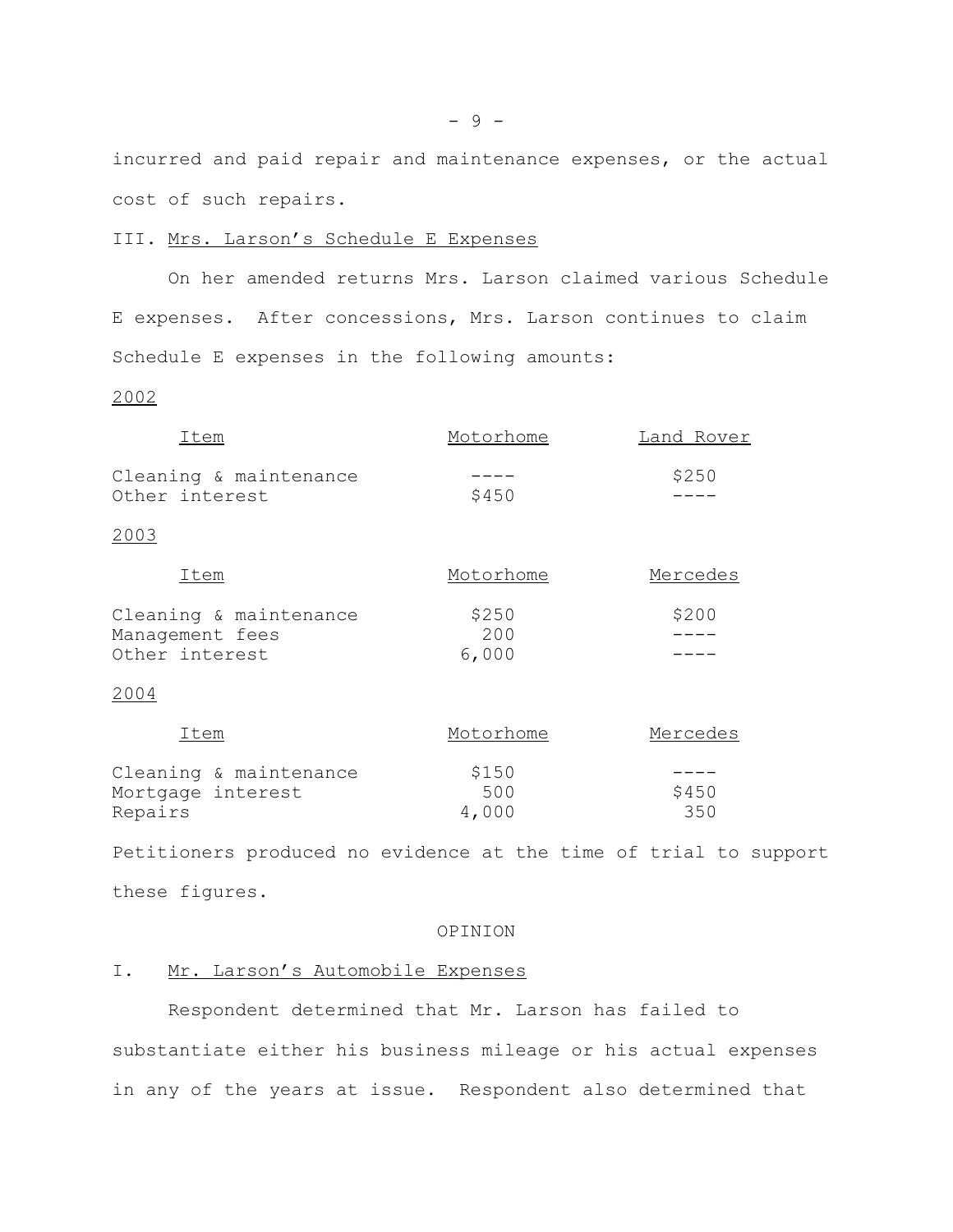Mr. Larson is barred from claiming actual expense deductions for the Land Rover and the Mercedes because he deducted the costs of those vehicles by using the optional standard mileage rate. For the reasons discussed below, we disagree that Mr. Larson failed to substantiate his business mileage for the years at issue.

Deductions are a matter of legislative grace, and the taxpayer must prove he is entitled to the deductions claimed.<sup>4</sup> Rule 142(a); New Colonial Ice Co. v. Helvering, 292 U.S. 435, 440 (1934). Section 162(a) allows a taxpayer to deduct all ordinary and necessary expenses paid or incurred in carrying on a trade or business. Pursuant to section 274(d), however, automobile expenses otherwise deductible as a business expense will be disallowed in full unless the taxpayer satisfies strict substantiation requirements. The taxpayer must substantiate the automobile expenses by adequate records or other corroborating evidence of items such as the amount of the expense, the time and place of the automobile's use, and the business purpose of its use. See Sanford v. Commissioner, 50 T.C. 823, 827-828 (1968), affd. per curiam 412 F.2d 201 (2d Cir. 1969); Maher v. Commissioner, T.C. Memo. 2003-85.

 $-10 -$ 

<sup>4</sup>Petitioners do not argue that the burden of proof shifts to respondent pursuant to sec. 7491(a), nor have they shown that the threshold requirements of sec. 7491(a) have been met. In any event, we decide the issue on the basis of the preponderance of evidence on the record.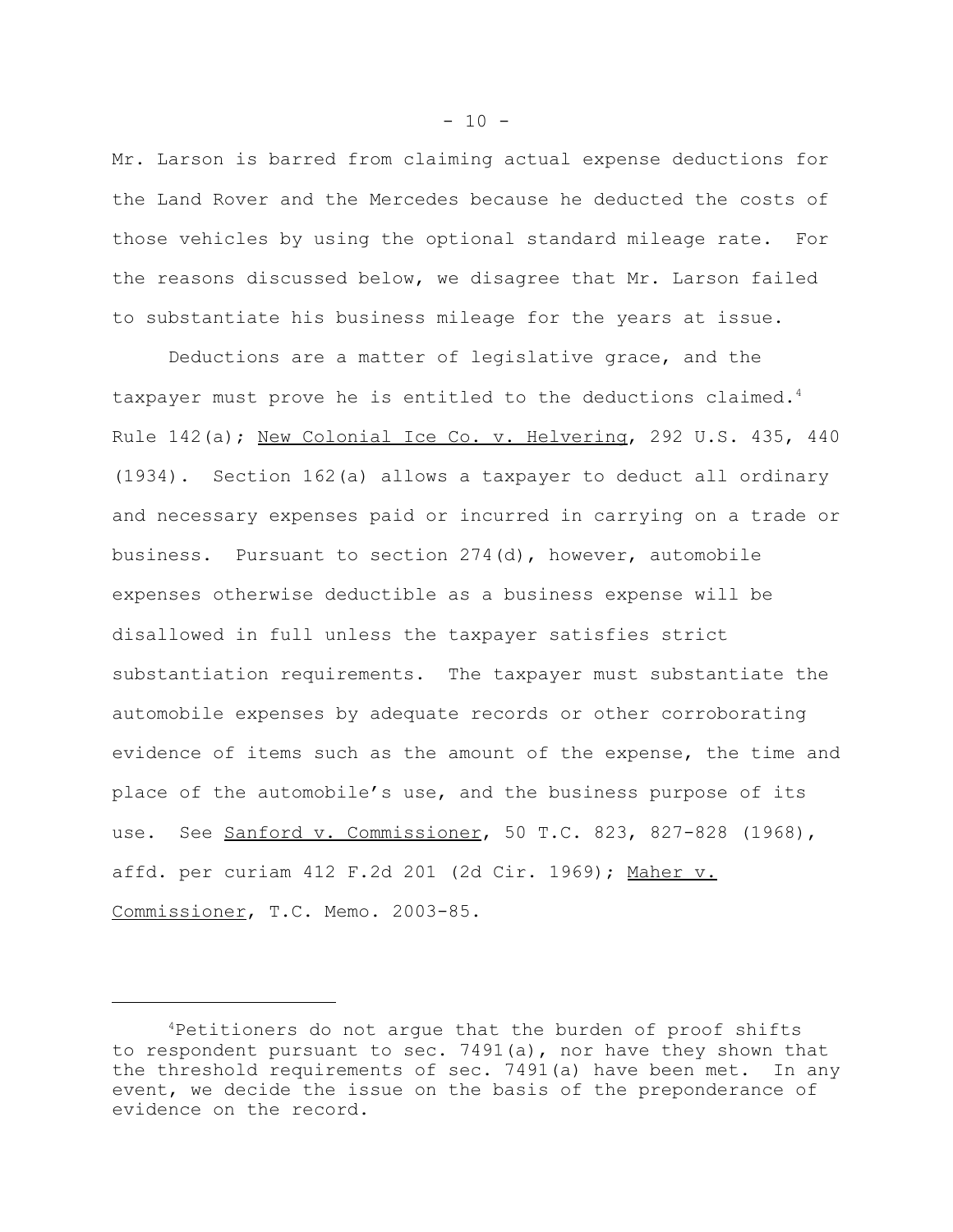To satisfy the adequate records requirement of section 274(d), a taxpayer must maintain records and documentary evidence that in combination are sufficient to establish each element of an expenditure or use. Sec.  $1.274-5T(c)(2)$ , Temporary Income Tax Regs., 50 Fed. Reg. 46017 (Nov. 6, 1985). Although a contemporaneous log is not required, corroborative evidence to support a taxpayer's reconstruction "of the elements \* \* \* of the expenditure or use must have a high degree of probative value to elevate such statement" to the level of credibility of a contemporaneous record. Sec.  $1.274-5T(c)(1)$ , Temporary Income Tax Regs., 50 Fed. Reg. 46016 (Nov. 6, 1985).

In the absence of adequate records to substantiate each element of an expense, a taxpayer may alternatively establish an element by "his own statement, whether written or oral, containing specific information in detail as to such element," and by "other corroborative evidence sufficient to establish such element." Sec.  $1.274-5T(c)(3)$ , Temporary Income Tax Regs., 50 Fed. Reg. 46020 (Nov. 6 1985).

If a factual basis exists to do so, the Court may in another context approximate an allowable expense, bearing heavily against the taxpayer who failed to maintain adequate records. Cohan v. Commissioner, 39 F.2d 540, 543-544 (2d Cir. 1930); sec. 1.274- 5T(a), Temporary Income Tax Regs., 50 Fed. Reg. 46014 (Nov. 6, 1985). However, section 274(d) overrides the Cohan rule with

 $- 11 -$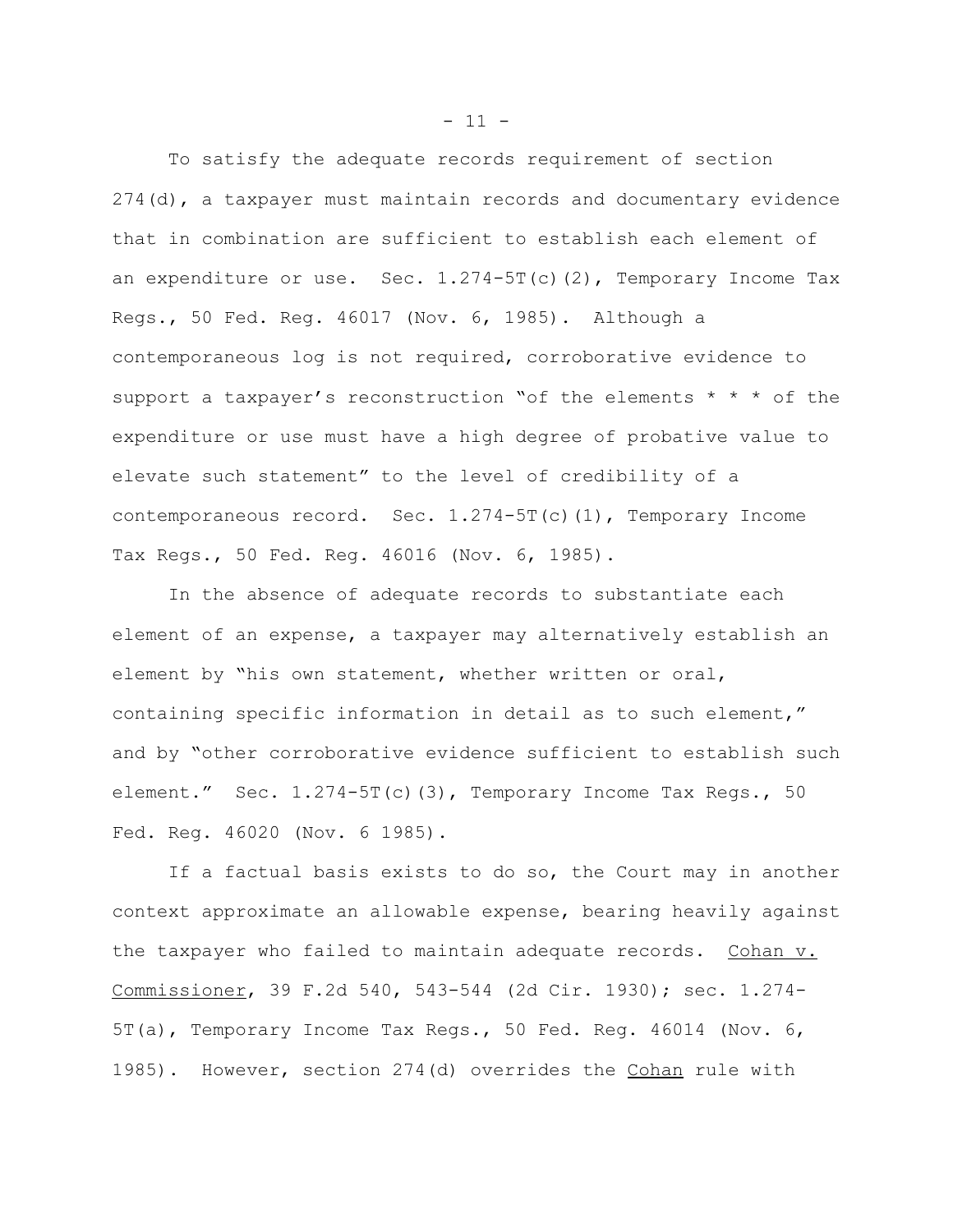respect to section 280F(d)(4) "listed property" and thus specifically precludes the Court from allowing automobile expenses on the basis of any approximation or the taxpayer's uncorroborated testimony.

## A. Optional Standard Mileage Rate Expenses

In lieu of substantiating the actual amount of any expenditure relating to the business use of a passenger automobile, a taxpayer may use a standard mileage rate as established by the Internal Revenue Service. See sec. 1.274-  $5(j)(2)$ , Income Tax Regs. The use of the standard mileage rate establishes only the amount deemed expended with respect to the business use of a passenger automobile. Id. The taxpayer must still establish the amount (i.e., business mileage), the time, and the business purpose of each use. Id.

Mr. Larson has shown that he is entitled to more business miles than respondent conceded under the adequate records requirement of section 274(d). Mr. Larson's monthly mileage logs were exhaustively detailed. Although they were not themselves contemporaneous, Mr. Larson credibly testified that the logs were prepared from weekly charts which were in turn prepared from contemporaneous hand-held mileage logs. Section 274(d) requires any record to be supported by documentary evidence and a noncontemporaneous record to be supported by evidence with a "high degree of probative value". Sec.  $1.274-5T(c)(1)$ , Temporary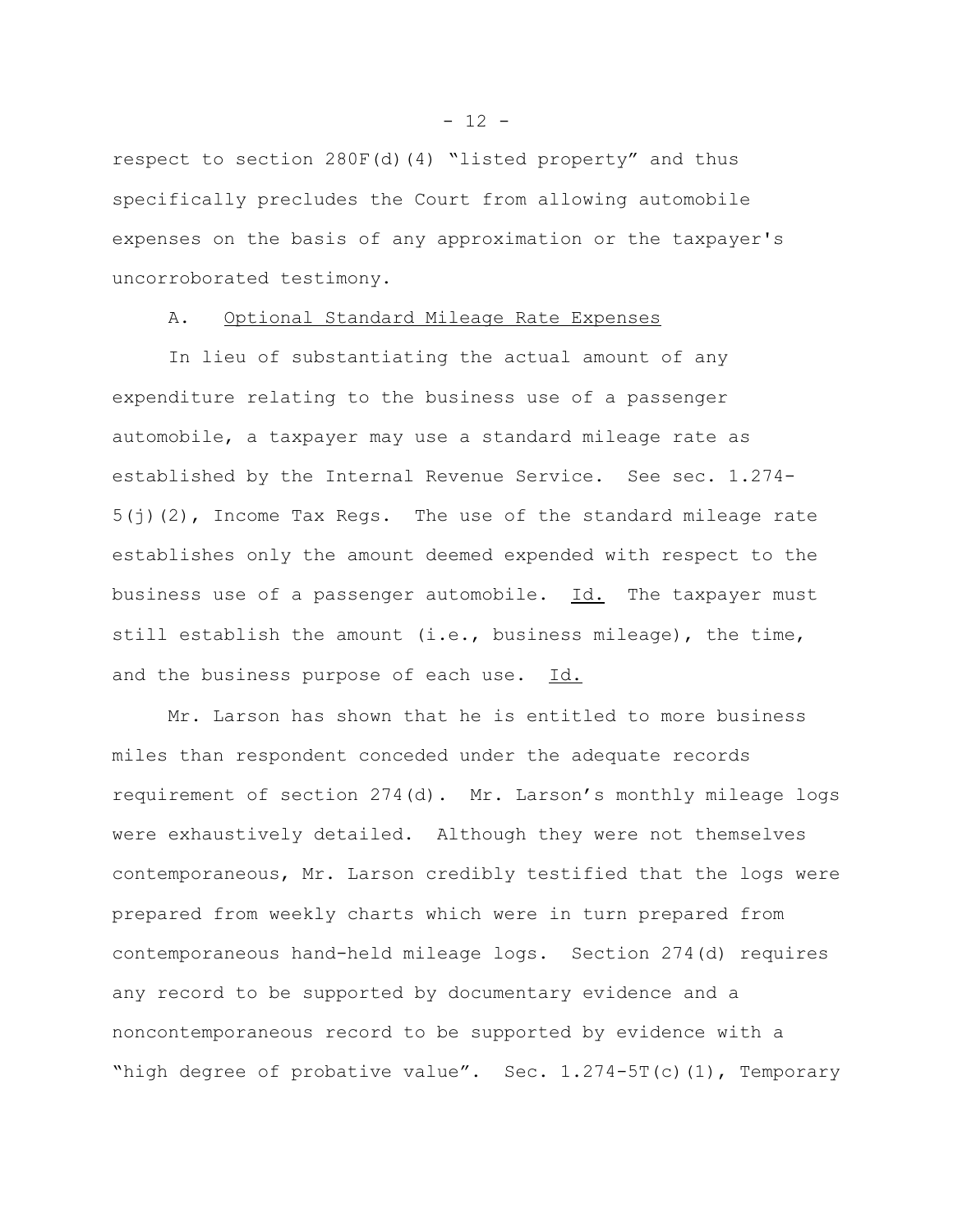Income Tax Regs., supra. Mr. Larson's voluminous monthly mileage logs, coupled with his highly probative testimony, satisfy the substantiation requirements of section 274(d).

To the extent that the business miles reported in Mr. Larson's monthly mileage logs do not correlate with the miles disclosed on his returns, we shall allow Mr. Larson to claim the lesser of the mileage shown on his returns, the mileage used to calculate his deduction, or the mileage substantiated by his monthly mileage logs as an automobile expense. None of these figures deviate substantially from the highest figure reported in their respective years. Thus we shall permit Mr. Larson to deduct optional standard mileage rate automobile expenses based on 35,000 business miles in 2000, 32,000 in 2002, 28,820 in 2003, and 32,000 in 2004.

#### B. Actual Expenses

The vehicle expenses for which Mr. Larson claims deductions using the actual expense method are not allowable for any of the years at issue. First, Mr. Larson is entitled to only one deduction per year. He chose to use the optional standard mileage rate to calculate his Land Rover and Mercedes expenses, and we have allowed him to deduct the cost of a substantial number of miles using that method. This deduction is in lieu of an itemized list of expenses including leasing, insurance, and maintenance. Since Mr. Larson chose the optional method, he is

 $- 13 -$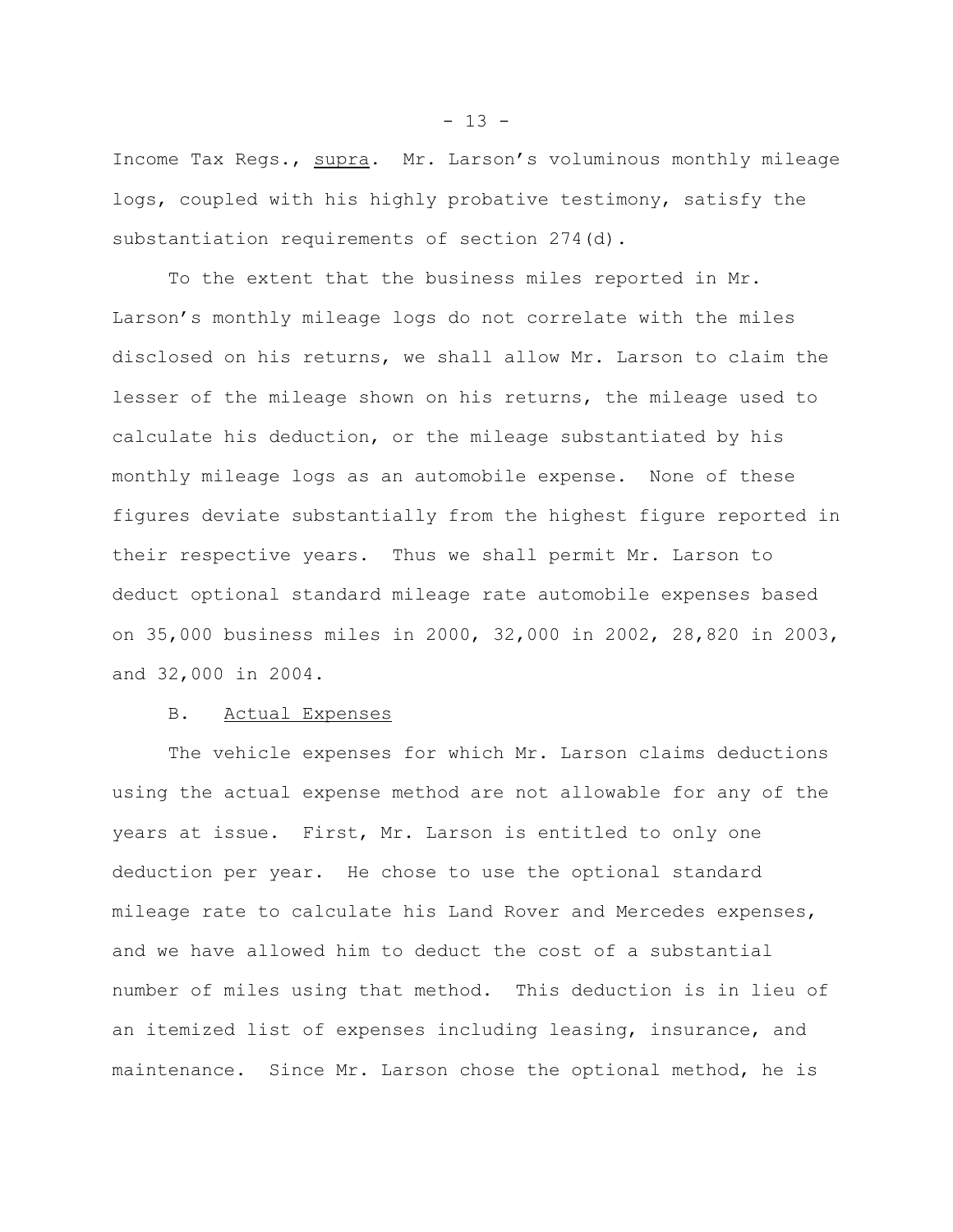not entitled to deduct these actual expenses. See Nash v. Commissioner, 60 T.C. 503, 520 (1973).

Second, Mr. Larson has not substantiated his business use percentage for each of the vehicles he used each year. Under the actual expense method Mr. Larson is entitled to deduct only that percentage of the expense he incurred and paid in respect of a particular vehicle that equals his business use percentage for that same vehicle. Sec. 1.274-5T(d)(2), Temporary Income Tax Regs., 50 Fed. Reg. 46025 (Nov. 6, 1985). Likewise, Mr. Larson has provided no evidence at all concerning the yearly business and personal mileage for the RV. For the foregoing reasons, we find that Mr. Larson is not entitled to any deductions for leasing, insurance, and maintenance expenses based on the actual expense method.

## II. Mrs. Larson's Schedule E Expenses

Respondent alleges that Mrs. Larson has failed to substantiate her various Schedule E expenses. We agree. The record is devoid of any evidence that substantiates Mrs. Larson's Schedule E expenses for which she still claims deductions. Thus, Mrs. Larson has not met her burden of proof with respect to her Schedule E expenses. See Rule 142(a). Accordingly, we conclude that Mrs. Larson is unable to deduct any Schedule E expenses not already allowed by respondent.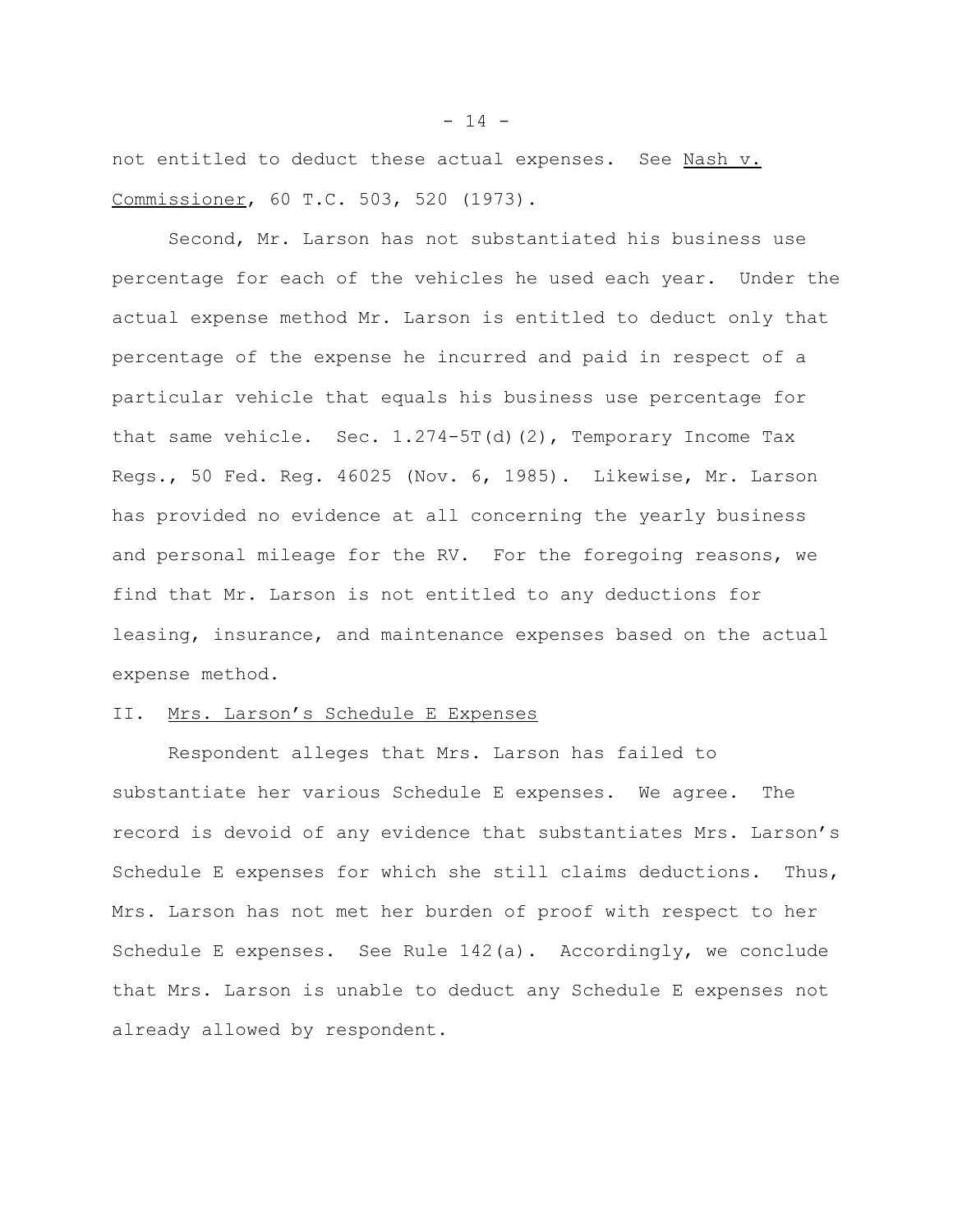$- 15 -$ 

## III. Accuracy-Related Penalties

Respondent determined that petitioners are liable for accuracy-related penalties under section 6662(a) for each of the years at issue. The accuracy-related penalty applies to any underpayment of tax required to be shown on a return that is attributable to negligence or disregard of rules or regulations under section 6662(b)(1).

Negligence is defined as any failure to make a reasonable attempt to comply with the provisions of the Internal Revenue Code. Sec.  $6662(c)$ . However, section  $6664(c)(1)$  provides that a penalty under section 6662 will not be imposed on any portion of an underpayment if the taxpayer shows reasonable cause for such portion of the underpayment and that the taxpayer acted in good faith with respect to such portion. Reliance on the advice of a professional, such as a certified public accountant, may constitute a showing of reasonable cause if, under all the facts and circumstances, such reliance is reasonable and the taxpayer acted in good faith. Henry v. Commissioner, 170 F.3d 1217, 1219- 1223 (9th Cir. 1999), revg. T.C. Memo. 1997-29; Betson v. Commissioner, 802 F.2d 365, 372 (9th Cir. 1986), affg. in part and revg. in part T.C. Memo. 1984-264; sec. 1.6664-4(b)(1), (c), Income Tax Regs. To prove reasonable cause based on the receipt of professional advice, a taxpayer must show that he reasonably relied in good faith upon a qualified adviser after full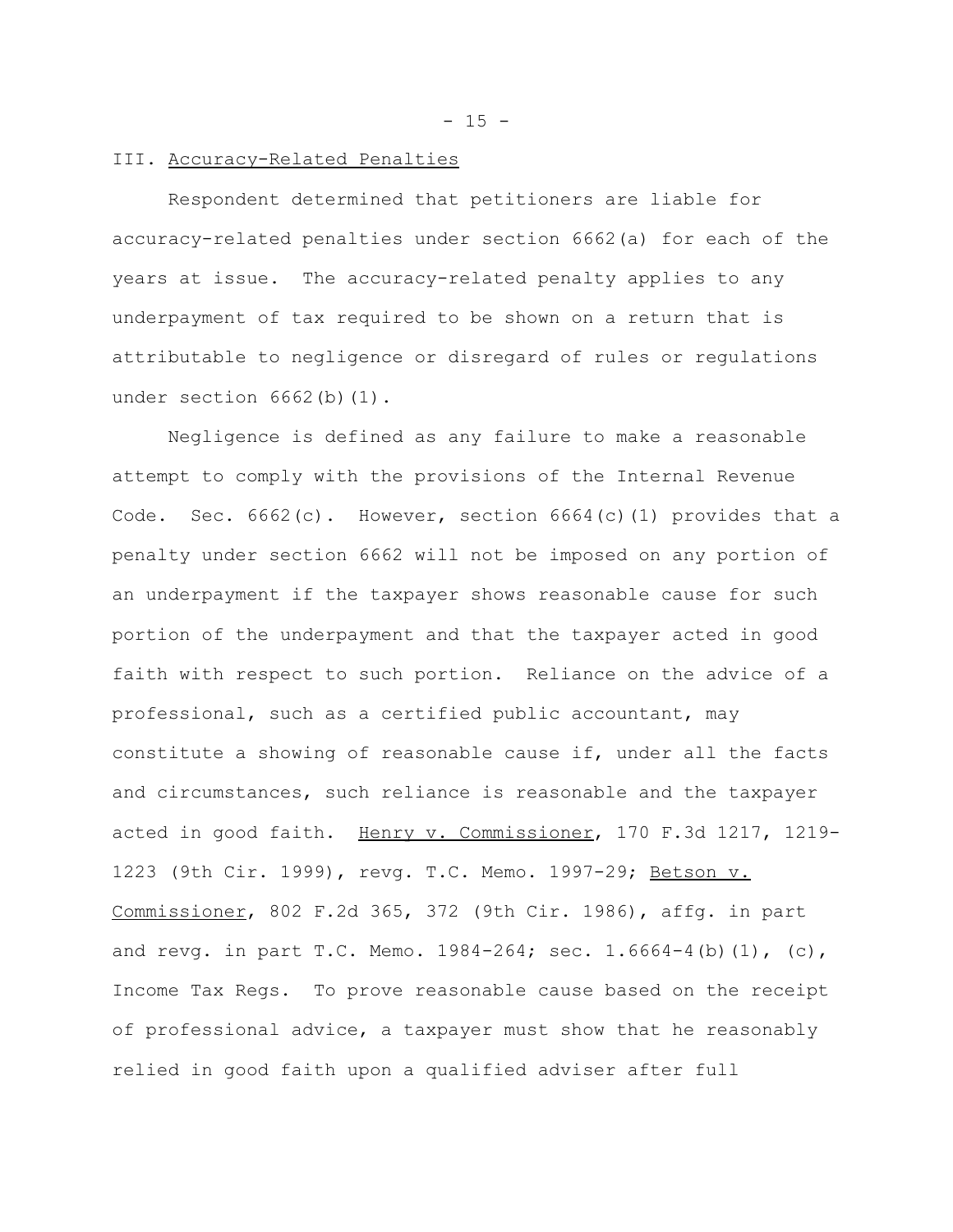disclosure of all necessary and relevant facts. Collins v. Commissioner, 857 F.2d 1383, 1386 (9th Cir. 1988), affg. Dister v. Commissioner, T.C. Memo. 1987-217; sec. 1.6664-4(b)(1), Income Tax Regs.

Under section 7491(c) the Commissioner has the burden of production with respect to the taxpayer's liability for the penalty provided by section 6662 and must come forward with sufficient evidence to impose the penalty. Higbee v. Commissioner*,* 116 T.C. 438, 446-447 (2001). But once the Commissioner meets that burden, the taxpayer has the burden of proof concerning whether the Commissioner's determination to impose the penalty is correct. Allen v. Commissioner, T.C. Memo. 2005-118.

Applying these principles to the cases before us, we conclude that respondent has met his burden of production under section 6662 for each of the years and cases at issue. Respondent has demonstrated that Mr. Larson incorrectly reported the receipts of E.L. Power for 2000 and 2003 and incorrectly claimed Schedule A and Schedule C deductions for all of the years at issue. Mrs. Larson incorrectly reported her Schedule C and E income for all of the years at issue and incorrectly claimed Schedule C and E deductions each year. Mrs. Larson failed to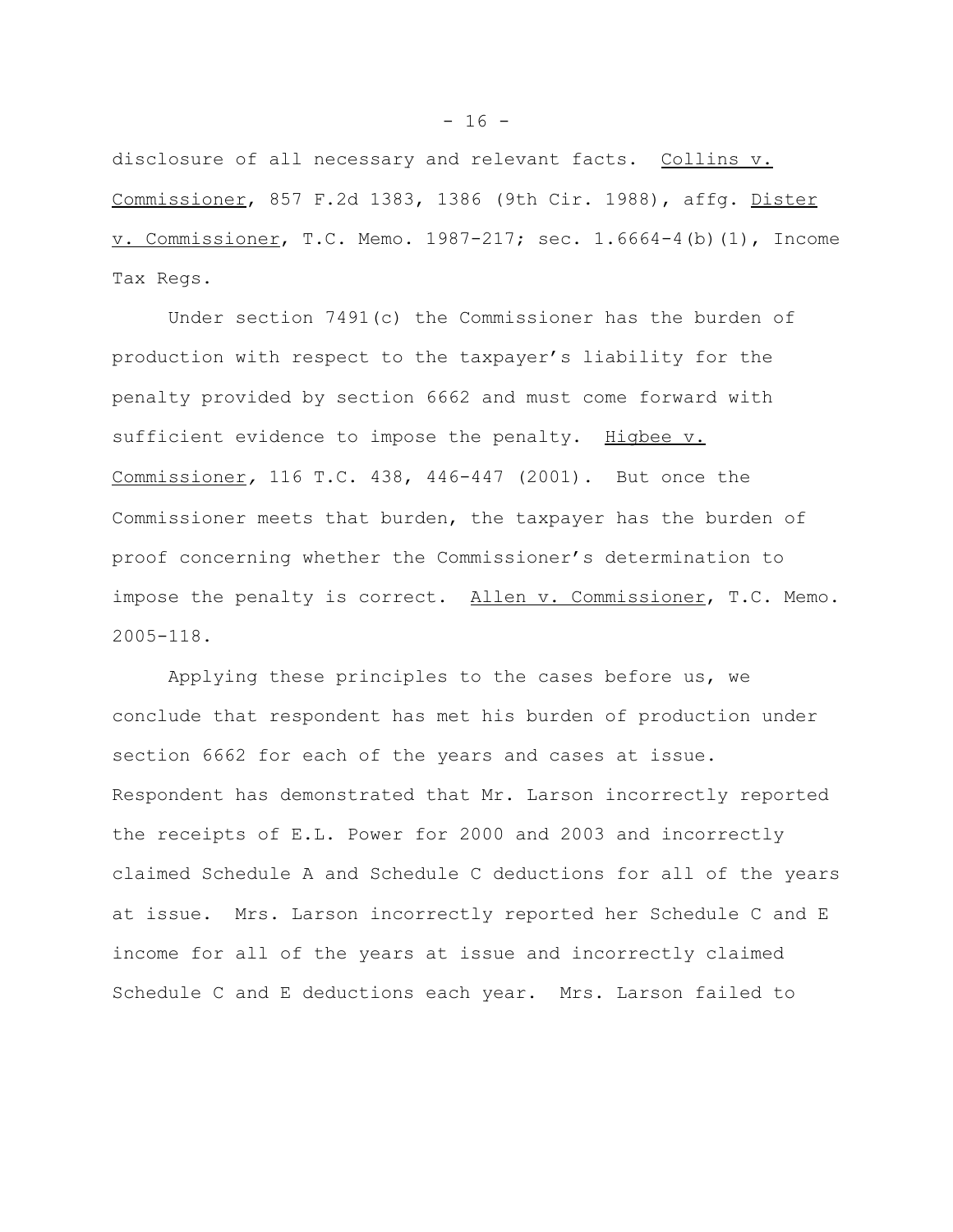maintain records to support her claimed Schedule E expenses.<sup>5</sup> These facts indicate that petitioners in general failed to make a reasonable attempt to comply with the provisions of the Internal Revenue Code.

However, we find Mr. Larson's attempt to comply with the Internal Revenue Code's requirements regarding the substantiation of optional standard mileage rate expenses to be reasonable and made in good faith. See sec. 6664(c)(1). In the light of the fact that Mr. Larson is not a sophisticated taxpayer, the Court is impressed with his attempt to comply with the substantiation requirements of section 274(d). Accordingly, Mr. Larson is not liable for the accuracy-related penalty as it relates to adjustments to his optional standard mileage rate expenses.

Petitioners are otherwise unable to show why respondent's determination to impose the penalty is incorrect. Neither relied on the advice of a tax professional to prepare the returns. Nor have petitioners offered any reasonable cause (except as noted) for their inability to substantiate their claimed deductions. Accordingly, with the exception of those penalties attributable to adjustments to Mr. Larson's optional standard mileage expenses, petitioners are liable for their respective accuracyrelated penalties under section 6662(a).

<sup>5</sup>Negligence includes a failure to keep adequate books and records or to substantiate items properly. Sec. 1.6662-3(b)(1), Income Tax Regs.